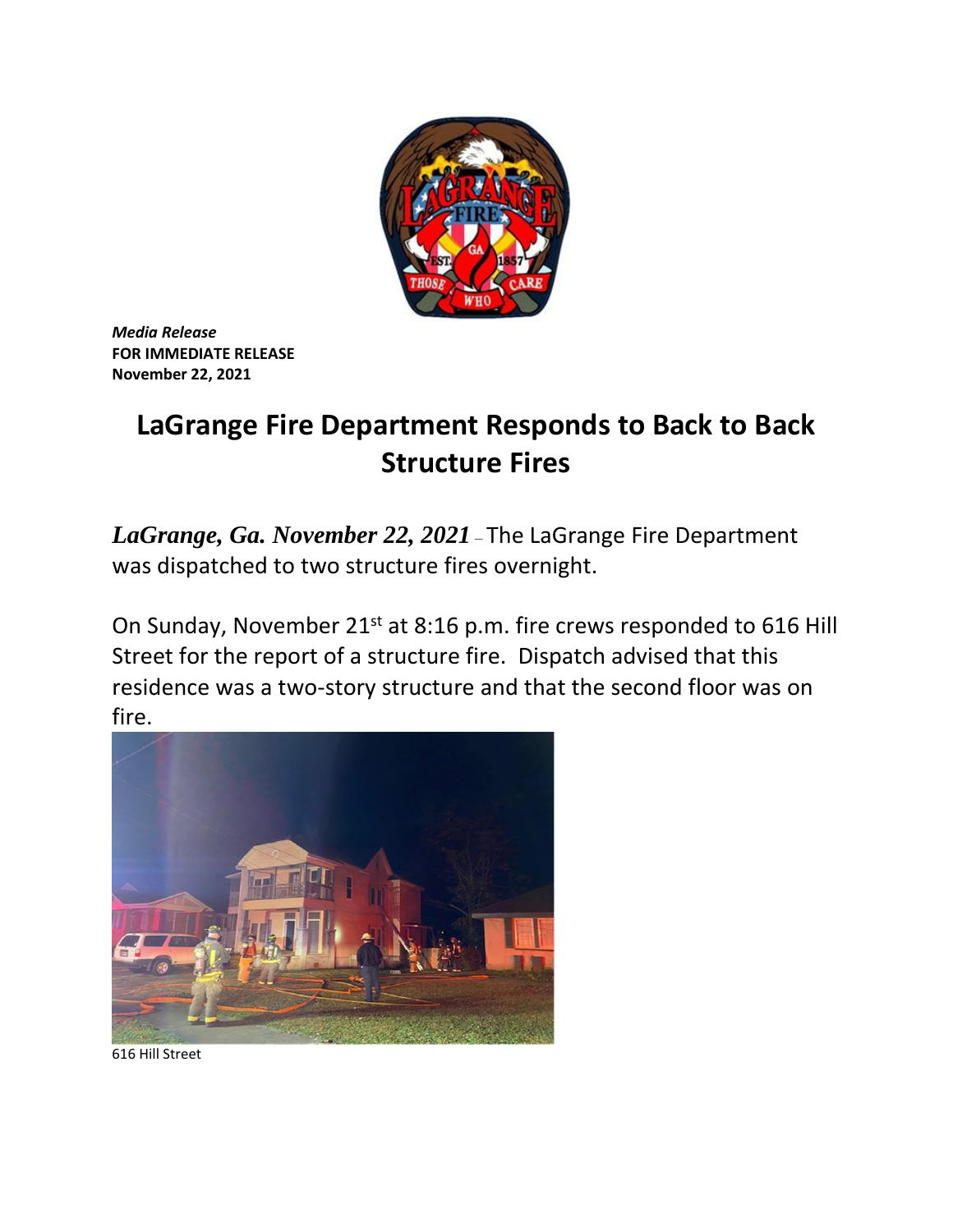Crews arrived on the scene and after a scene size-up found the fire in the attic. Crews confirmed no one was in the house at the time of the fire. The fire was extinguished at 10:02 p.m. Fire loss estimates are set at \$50,000 to the structure and its contents. The cause of the fire was electrical in nature.

The LaGrange Fire Department was then dispatched later at 3:16 a.m. on Monday, November 22<sup>nd</sup> to a report of a structure fire on 215 Banks Street. Dispatch advised while units were en route that they had received multiple reports for this fire and that the residence was fully engulfed.



215 Banks Street

Upon arrival crews found heavy fire conditions with an energized power line on the ground creating more obstacles for fire crews. A defensive attack was assigned due to heavy fire and downed powerline. Crews deployed multiple hand lines and activated two deck guns. City utility crews were called in to shut off gas and electrical supply. Once power was shut off fire crews were able to control the fire at 4:30 a.m. No one was found inside the structure. Crews continued to extinguish hot spots until daylight when they started their investigation at approximately 7:15 a.m. Fire loss estimates are set at \$10,600 to the structure and contents which was a total loss.